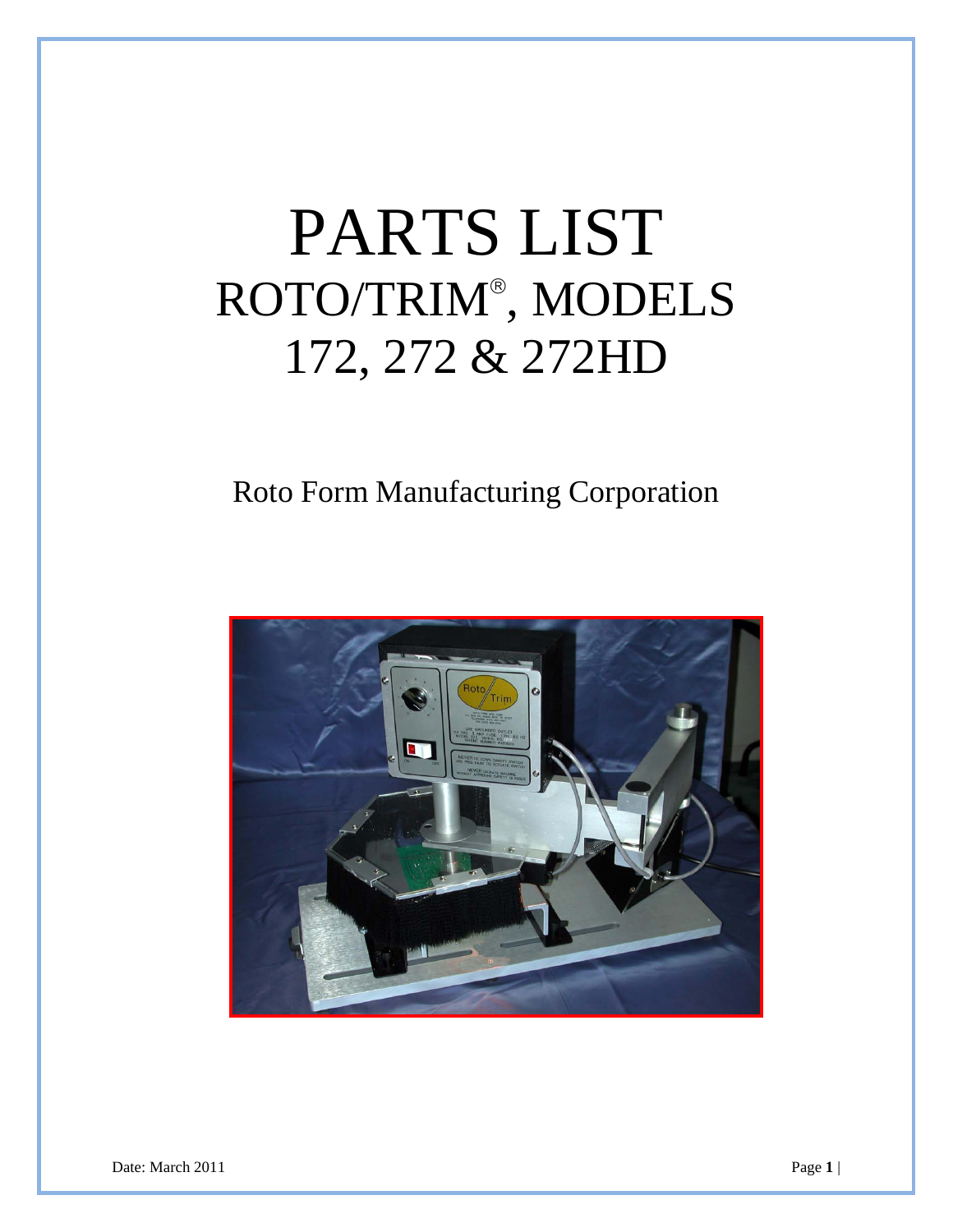**Most of the parts in the Models 272 & 272HD are common. However, the motors and drive components are different. Model 272HD parts are indicated in "red."**



**Roto Trim, Model 272**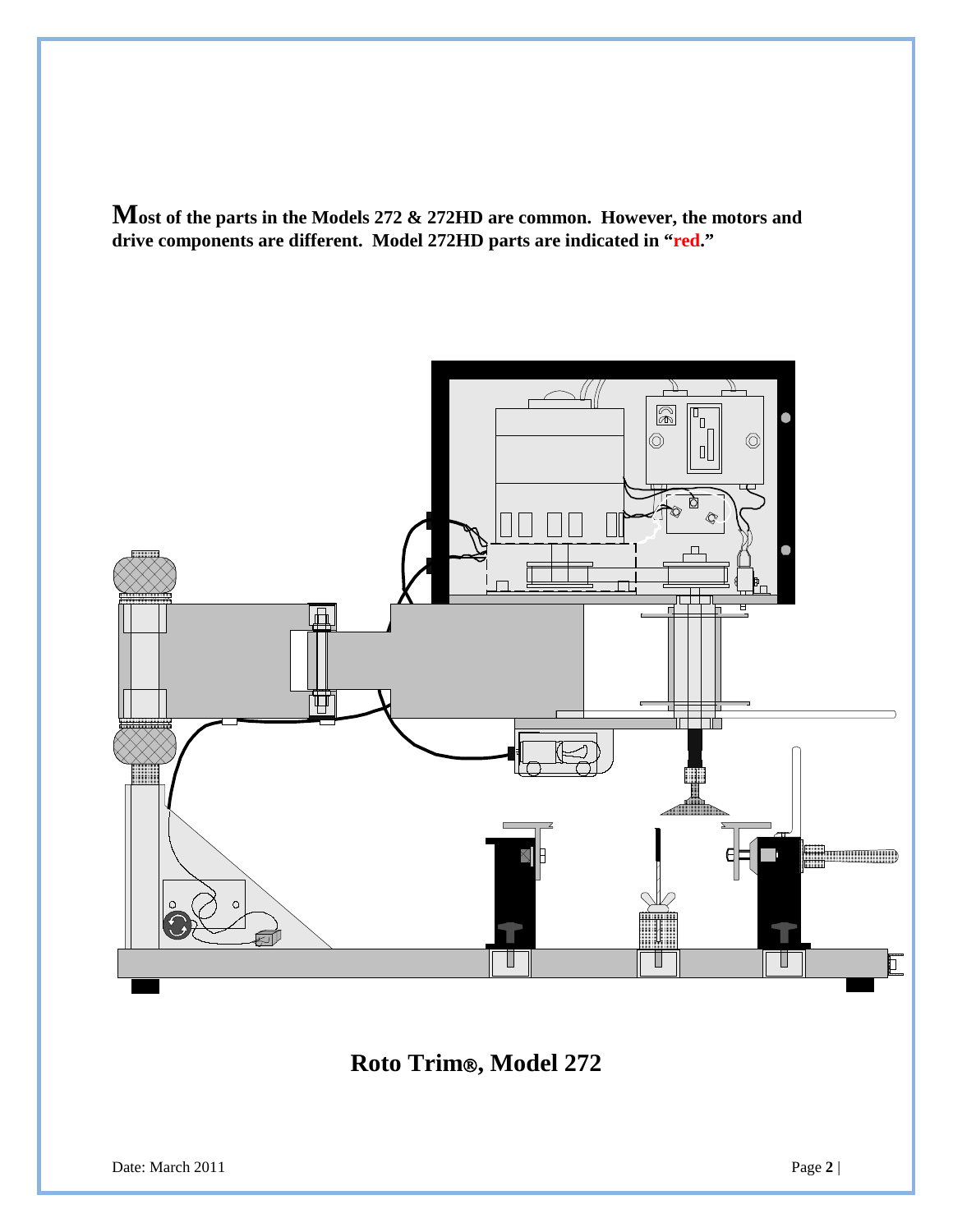

## **Motor, Sprockets & Electronics**

| ROTO TRIM, MODEL 272 & 272HD |                                        |            |  |  |
|------------------------------|----------------------------------------|------------|--|--|
| <b>ITEM</b>                  | <b>DESCRIPTION</b>                     | PART#      |  |  |
|                              | Drive Motor                            | 172-201    |  |  |
|                              | <b>Drive Motor HD</b>                  | 272-201HD  |  |  |
|                              | Motor Brushes (set)                    | 172-263    |  |  |
|                              | <b>Motor Brushes (set) HD</b>          | 272-263HD  |  |  |
| $\overline{2}$               | Speed Control 120V                     | 172-202    |  |  |
| $\overline{2}$               | <b>Speed Control HD</b>                | 272-202HD  |  |  |
| 3                            | Safety Switch (motor)                  | 172-203    |  |  |
| $\overline{4}$               | On/Off Switch                          | 172-248    |  |  |
| 5                            | Timing Belt (teeth) model 272          | 172-148    |  |  |
| 5                            | <b>Timing Belt (teeth) Model 272HD</b> | 272-148HD  |  |  |
| 5                            | Timing Belt (round) model 172          | 172-260    |  |  |
| 6                            | Sprocket – Motor for 272               | 172-150    |  |  |
|                              | <b>Sprocket - Motor for 272HD</b>      | 272-150HD  |  |  |
| 7                            | Sprocket - Spindle                     | 172-147    |  |  |
|                              | <b>Sprocket – Spindle for 272HD</b>    | 272-147HD  |  |  |
| 5, 6 and 7                   | Belt Repair Kit for 272                | 172-148K   |  |  |
|                              | <b>Belt Repair Kit for 272HD</b>       | 272-148KHD |  |  |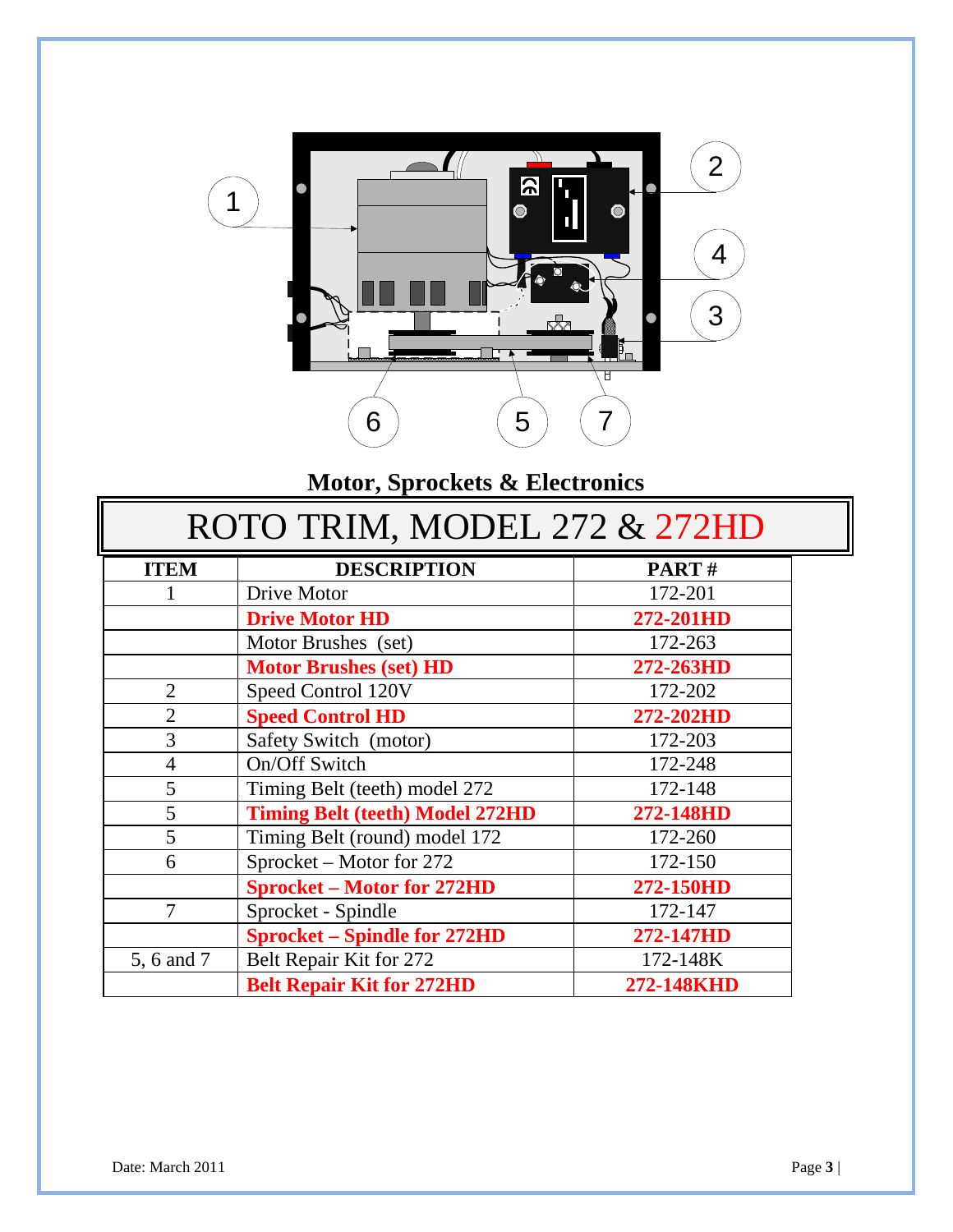

| 8  | Elbow Bearing (2 reqd)          | 172-212  |
|----|---------------------------------|----------|
| 9  | Elbow Nut (2 reqd)              | 172-219  |
| 10 | Elbow Washer (4 reqd)           | 172-220  |
| 11 | <b>Elbow Shaft</b>              | 172-125  |
| 12 | Elbow Plug (2 reqd)             | 172-204  |
| 13 | <b>Upright Post</b>             | 172-111  |
| 14 | Knurled Adjusting Nut (2 reqd)  | 172-122  |
| 15 | Upright Needle Bearing (2 reqd) | 172-213  |
| 16 | Upright Thrust Bearing (2 reqd) | 172-214  |
| 17 | Upright Thrust Washer (4 reqd)  | 172-215  |
| 18 | <b>Bunge Cord Assembly</b>      | 172-1103 |
| 19 | Shoulder Screws (2 regd)        | 150-211  |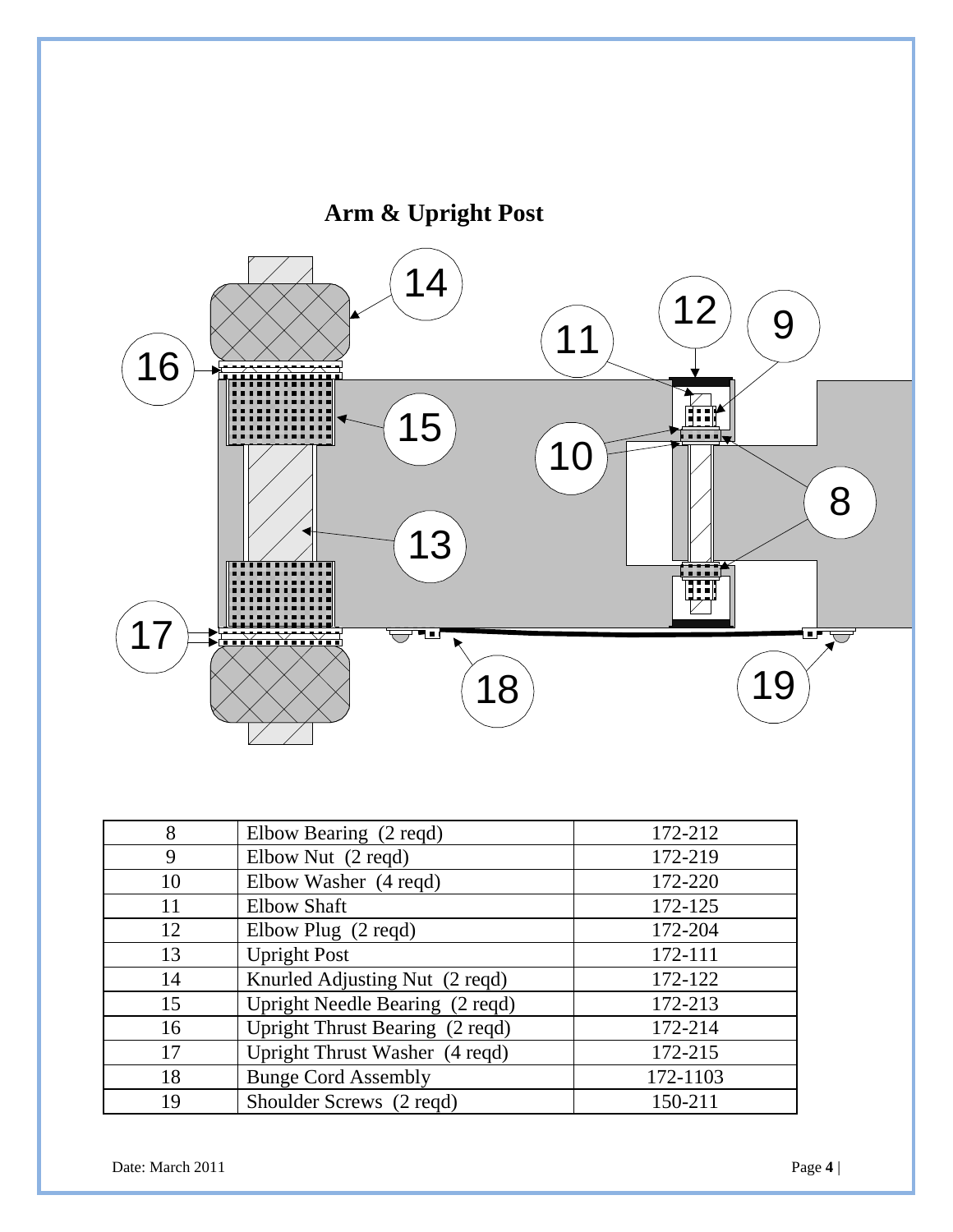| 20 | Lamp 120V                       | 172-209           |
|----|---------------------------------|-------------------|
| 20 | Lamp 230V                       | 172-209B          |
|    | Lamp Holder (socket)            | 172-210           |
| 21 | Rubber Vibration Pads (4 reqd)  | 172-256           |
| 22 | Shield (NEW SHIELD USED)        | 172-905 (272-905) |
|    | Roto-Cutter 1.5" Dia (smooth)   | 172-1603          |
|    | Roto-Cutter 2.0" Dia (smooth)   | 172-1605          |
|    | Roto-Cutter 1.5" Dia (serrated) | 172-2603          |
| 23 | Spindle Sleeve Assy (1reqd)     | 172-1602          |
| 24 | Spindle Assembly (1reqd)        | 172-137           |
| 25 | Spindle Bearing (top)           | 172-111           |
| 26 | Spindle Bearing (bottom)        | $172 - 211$ (B)   |
| 27 | Spindle Flexible Chuck (1reqd)  | 172-270           |
| 28 | Spindle Nut (stainless)         | 172-265           |



**Spindle, Front Arm & Light**